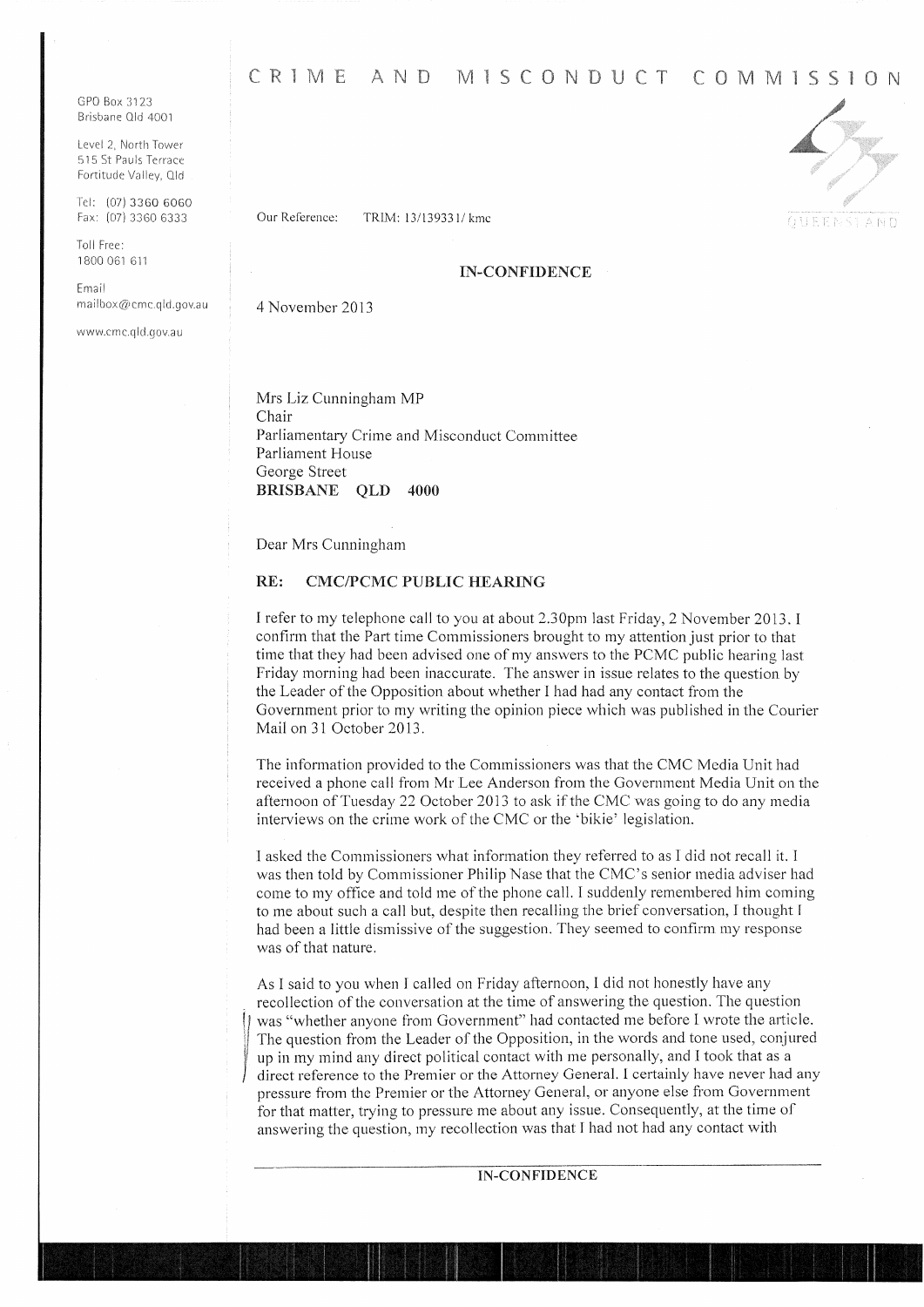anyone which could have influenced my decision to write the article I did, either the content of it or in the timing of the article.

I have now had an opportunity to ask the CMC's senior media adviser, about the detail of the contact from the Government Media Unit. His account is informative and he clearly keeps an effective system as the information outlined below reveals.

The Senior Media Adviser has given me a verbal account and also provided me with some dot points of his recollection and understanding of the matter. He says that at 4.37pm on Tuesday 22 October last, Mr Lee Anderson of the Government Media Unit rang the CMC media unit. He spoke with the junior media officer and said he had a thought to pass on to me about whether the CMC was considering doing any media on the bikie issue. The media officer advised Mr Anderson she would have the Senior Media Adviser call back. The following sequence then followed:

- Sometime after 4.37pm, both CMC media staff attempted to meet with me but I was unavailable as I was in another meeting.
- The CMC media staff then briefed other key CMC management on the call from Mr Anderson.
- Sometime after this briefing on the Tuesday afternoon, the media officers came to meet with me in my office. The Acting Assistant Commissioner Crime, Mr Michael Scott, joined us later in the meeting.
- They advised me of the call from Mr Anderson.
- The senior media adviser advised me during this meeting that the CMC had already received several requests for interviews and as such the CMC was already considering if it was appropriate to conduct any interviews. In this meeting, it was common ground that the CMC could only do media on the broader crime portfolio, the hearings process and any new powers such as the closed coercive hearings for intelligence in a general sense as the CMC could not mention specifics as it may prejudice future hearings or court proceedings.
- I was reminded that I had said words to the effect that "we would not be spooked" by the phone call from Mr Anderson as we were already discussing internally the prospect of doing broader media on this issue.
- A decision was made by me and the media staff that the senior media adviser would call Mr Anderson the following morning (Wed 23/10/13) to inform him that the CMC was already considering what media might be possible without impacting on CMC operations. The senior media adviser was to make this call before he flew to Newcastle on Wednesday morning on private business.
- The senior media adviser did call Mr Anderson from the Government Media Unit on Wednesday morning and outlined the restrictions on the CMC due to operational matters and explained how the CMC had already considered its position on this issue because it had previously received several media interview requests and how it might undertake media in the future, but only in a generic sense so the CMC does not prejudice any operational matters.
- I am advised by the senior media adviser Mr Anderson understood the CMC's position and the CMC Media Unit had no further contact with him.

My discussions with the media adviser at that time and subsequently, shows the CMC was already actively considering doing some general media on the broader issue of crime and the new hearing powers before the call from Mr Anderson.

What followed was then mostly of my own actions as, unfortunately, the media adviser was then out of town until the afternoon (31 October 2013) before the PCMC. Hearings as

### **IN-CONFIDENCE**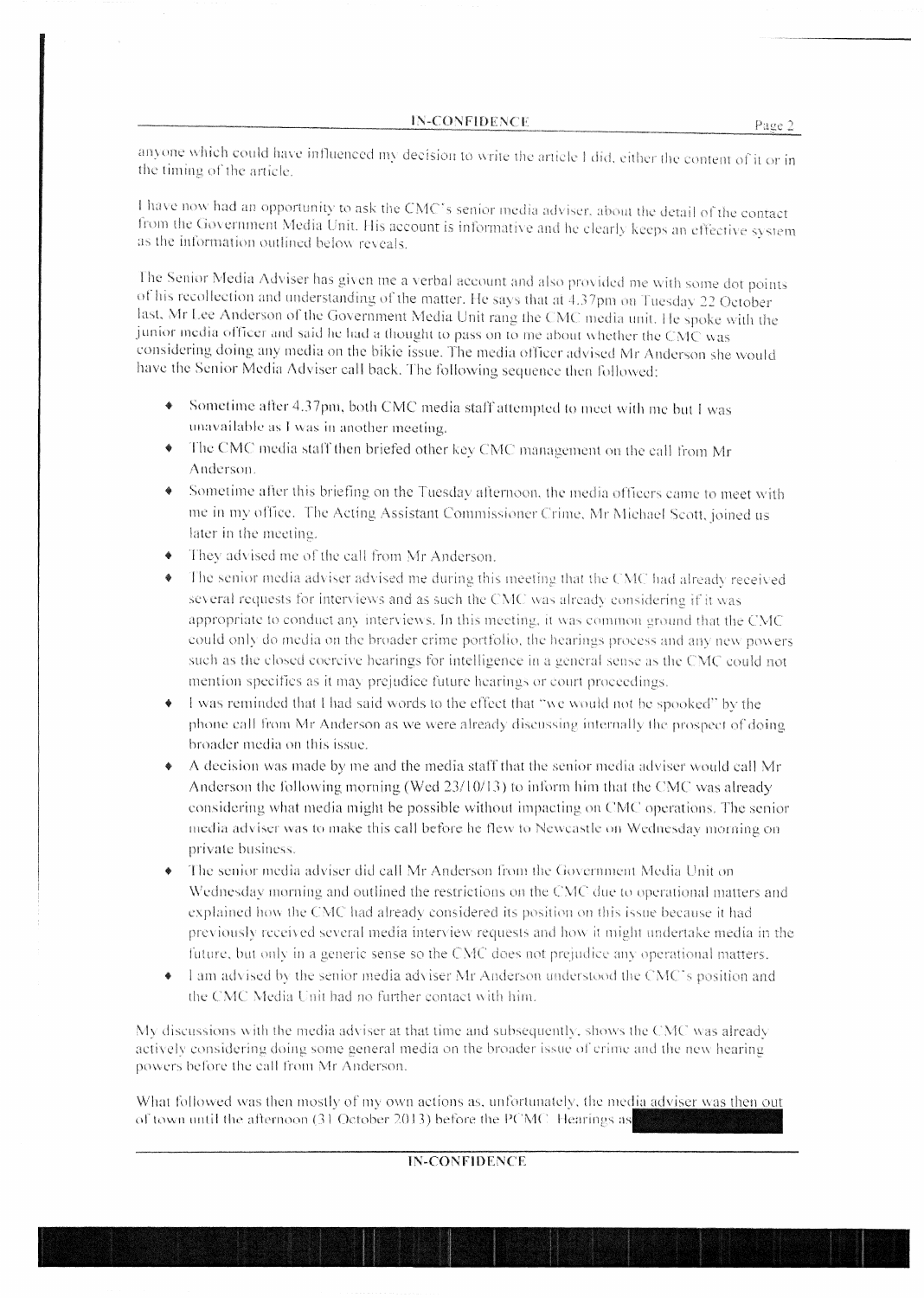. Due to his absence, I had discussed with the media officer and Acting Assistant Commissioner Crime Mr Michael Scott to determine which one of us should do the media on the broader impacts of the legislation on the CMC and how the CMC contributes to the broader law enforcement response.

Mr Scott was willing to do the media but as the press seemed unbalanced on the new laws relating to the Criminal Motor Cycle Gangs (CMGs), I said I wished to do the first tranche. This was because I was concerned with the media portrayal of the new laws as being a contest between lawyers and judges versus politicians, and that this excluded the other part of the criminal justice system relevant to CMGs, that is, the "rest of society" or the community. I regarded this as being an idiosyncratic perspective only and ignored the community. As a law professor, I regularly taught on this area of the criminal law and the content of my article was based heavily on my content knowledge ofthe criminal justice system.

In the subsequent 2 or 3 days, the media became more intense. There were a couple of other discussions in that couple of days between the junior media officer and/or Mr Scott and myself and there was a suggestion that Mr Scott might perhaps best deal with that. l then decided to start preparing notes for a media interview on about Friday 26 October 2013 about which I thought it was important to include in a media release. It ultimately became a list of issues and paragraphs to describe the story I wished to be printed. That was completed over the weekend 26-27 October, as the days were always busy. That I did, and then contacted a journalist on Monday 28 October to suggest I had something to add to the debate. I was invited to have an interview with the journalist that afternoon. I was surprised that I was quoted the next day in the Courier Mail, but mainly about whether police were linked to CMGs on the Gold Coast. The main story which I thought was important was not printed. As the journalist did not seem to take many notes, I emailed him the written notes I had made, to the email address I found by google search. I called him the next day to check that he had received it, which he confirmed. The following day, the written work which I had emailed appeared as an exclusive on the front page under my name.

I sincerely regret that this error in my answer has occurred. It is of significant embarrassment to me that 1 did not recollect the matter. It was a short conversation and as I had dismissed the suggestion, I had obviously dismissed it from my consciousness and the fact that my concept of the Leader of the Opposition's question was contact from the Premier or Attorney General, it certainly did not enliven my mind to the brief matter which was raised with me late one afternoon by the Commission's media unit staff and which was no longer in my consciousness. I did not recall it again until the detail of it was raised with me last Friday afternoon. Until that time, 1 did not associate my article until mention to me of an approach which had been made to the media adviser of the Commission.

In the embarrassment on Friday afternoon, I indicated to you that perhaps I should consider standing down (particularly in light of the call by the Leader of the Opposition that morning for me to do so because of the media article). However, on reviewing the facts provided by the media adviser, I note that the call from the Government Media Unit referred to the broad area of crime in the CMC and its hearings powers to deal with CMGs. My article was not about that topic- my opinion piece was motivated by and dealt with, the imbalance in the media reports about the criminal justice system and the implication that citizens should in some way be compelled to believe that only the lawyers can have the correct solution on this matter. Distracting the public from that by politically motivated and emotive issues treats the public unfairly.

My article was not politically motivated. It was a statement of fact about CMGs and about the role of the Criminal Justice System. l strongly support the Courts independent discretion as to conduct of trials and sentencing. But it is the Government's role to legislate. As I said in my opinion piece in the Courier Mail, one of the main issues is to keep in mind that CMGs are a serious threat. As I said to the Committee last Friday, CMGs are really criminal cartels. The Government was being responsible in

## IN-CONFIDENCE